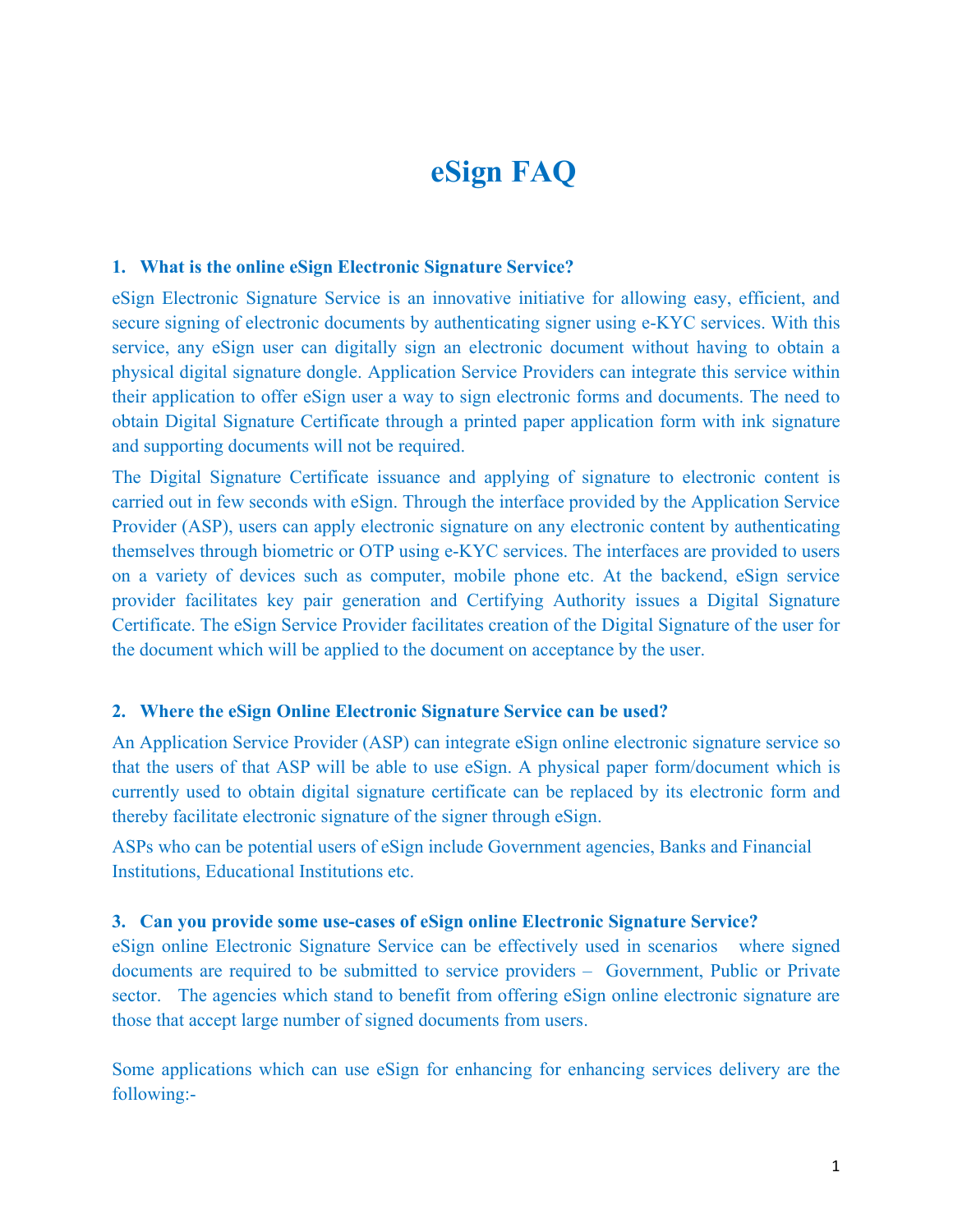| Digital Locker              | Self attestation                                                            |
|-----------------------------|-----------------------------------------------------------------------------|
| <b>Tax</b>                  | $\checkmark$ Application for ID, e-filing                                   |
| <b>Financial Sector</b>     | $\checkmark$ Application for account opening in banks and post office       |
| <b>Transport Department</b> | $\checkmark$ Application for driving licence renewal, vehicle registration  |
| <b>Various Certificates</b> | $\checkmark$ Application for birth, caste, marriage, income certificate etc |
| Passport                    | $\checkmark$ Application for issuance, reissue                              |
| Telecom                     | $\checkmark$ Application for new connection                                 |
| Educational                 | $\checkmark$ Application forms for course enrollment and exams              |
| <b>Member of Parliament</b> | $\checkmark$ Submission of parliament questions                             |

# **4. What are the challenges to be addressed using eSign- Online Electronic Signature Service?**

Personal digital signature certificate requires person's identity verification and issuance of USB dongle to store private key. The access to private key is secured with a password/pin. Current scheme of physical verification, document based identity validation, and issuance of physical dongles does not scale to a billion people. For offering hassle-free fully paperless citizen services, mass adoption of digital signature is necessary. A simple to use online service is required to allow everyone to have the ability to digitally sign electronic documents.

## **5. What are the objectives of eSign online Electronic Signature Service?**

eSign Online electronic signature service, offers applications a mechanism to replace manual paper based signatures by integrating this service within their applications. An eSign user can electronically sign a form/document anytime, anywhere, and on any device. eSign service facilitates significant reduction in paper handling costs, improves efficiency, and offers convenience to customers.

# **6. Whether eSign online Electronic Signature Service is a replacement for the existing Digital Signature?**

No. The existing method of obtaining Digital Signature Certificate by submission of a paper application form to a Certifying Authority, key pair generation by applicant Certification of public key of applicant by a Certifying Authority, signature generation as and when required using signature generation tools/utilities , safe custody of key pairs on Crypto tokens by DSC holder till the expiry of Digital Signature Certificate, etc. will continue to exist along with eSign Online Electronic Signature Service .

The Application Service Provider determines the suitability of eSign Online Signature service in their application.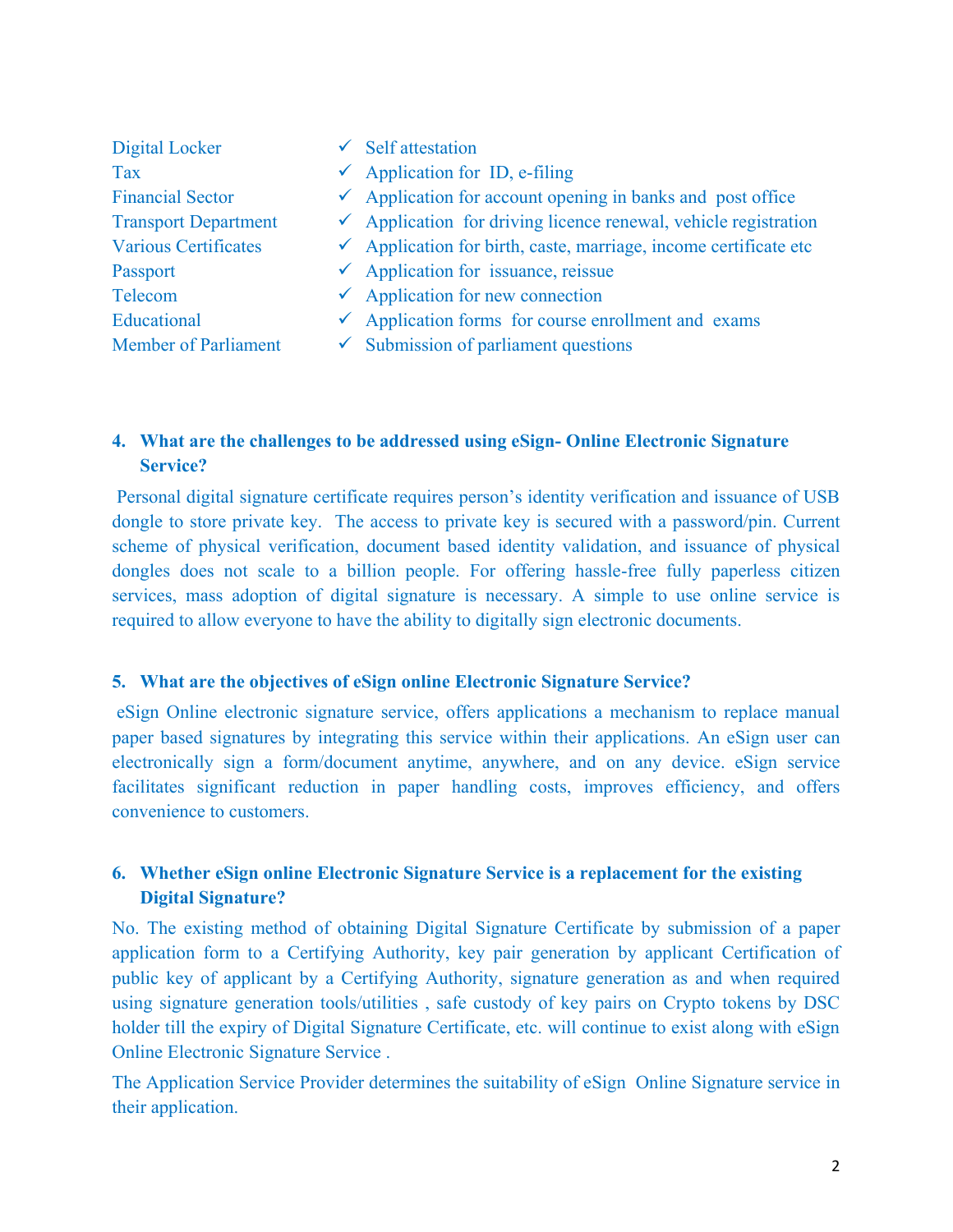# **7. What are the major difference between traditional digital Signatures eco system and new eSign online Electronic Signature Service?**

In the traditional Digital Signature system, an individual is responsible for applying for a Digital Signature Certificate to CA, key pair generation and safe custody of keys. The Certifying Authorities issue Digital Signature Certificate to individuals after verification of credentials submitted in the application form. Such Digital Signature Certificates are valid for 2-3 years. Individual can affix digital signature any time during the validity of Digital Signature Certificate. The certificates are revoked in case of loss or compromise of keys. The verification of the individual's signature requires the verification of whether the DSC is issued under India PKI and also ascertaining the revocation status of the DSC. Key pairs are stored in Crypto Tokens which comply with standards mentioned in the Information Technology Act & Rules to prevent the duplication of keys. It is individual's obligation for safe custody of Crypto Tokens. The signatures are created using the keys certified by CA.

In the new eSign online Electronic Signature Service, based on successful authentication of individual using e-KYC services, the key pairs generation, the certification of the public key based on authenticated response received from e-KYC services, and digital signature of the electronic document are facilitated by the eSign online Electronic Signature Service provider instantaneously within a single online service. The key pairs are used only once and the private key is deleted after one time use. The Digital Signature Certificates are of 30 minutes validity, and this makes verification simple by eliminating the requirements of revocation checking. Document that is signed using eSign will contain a valid digital signature that can be easily verified using standard methods.

#### **8. Is my privacy protected?**

Yes. Document content that is being signed is not sent in the clear to eSign service provider. The privacy of signer's information is protected by sending only the one-way hash of the document to eSign online Electronic Signature Service provider. Each signature requires a new key-pair and certification of the new Public Key by a Certifying Authority. This back-end process is completely transparent to the signer.

#### **9. Whether it is a legally valid signature?**

Yes. The Electronic Signatures facilitated through eSign Online Electronic Signature Service are legally valid provided the eSign signature framework is operated under the provisions of Second Schedule of the Information Technology Act and Guidelines issued by the Controller. Please refer *Electronic Signature or Electronic Authentication Technique and Procedure Rules, 2015 - eauthentication technique using e-KYC services*.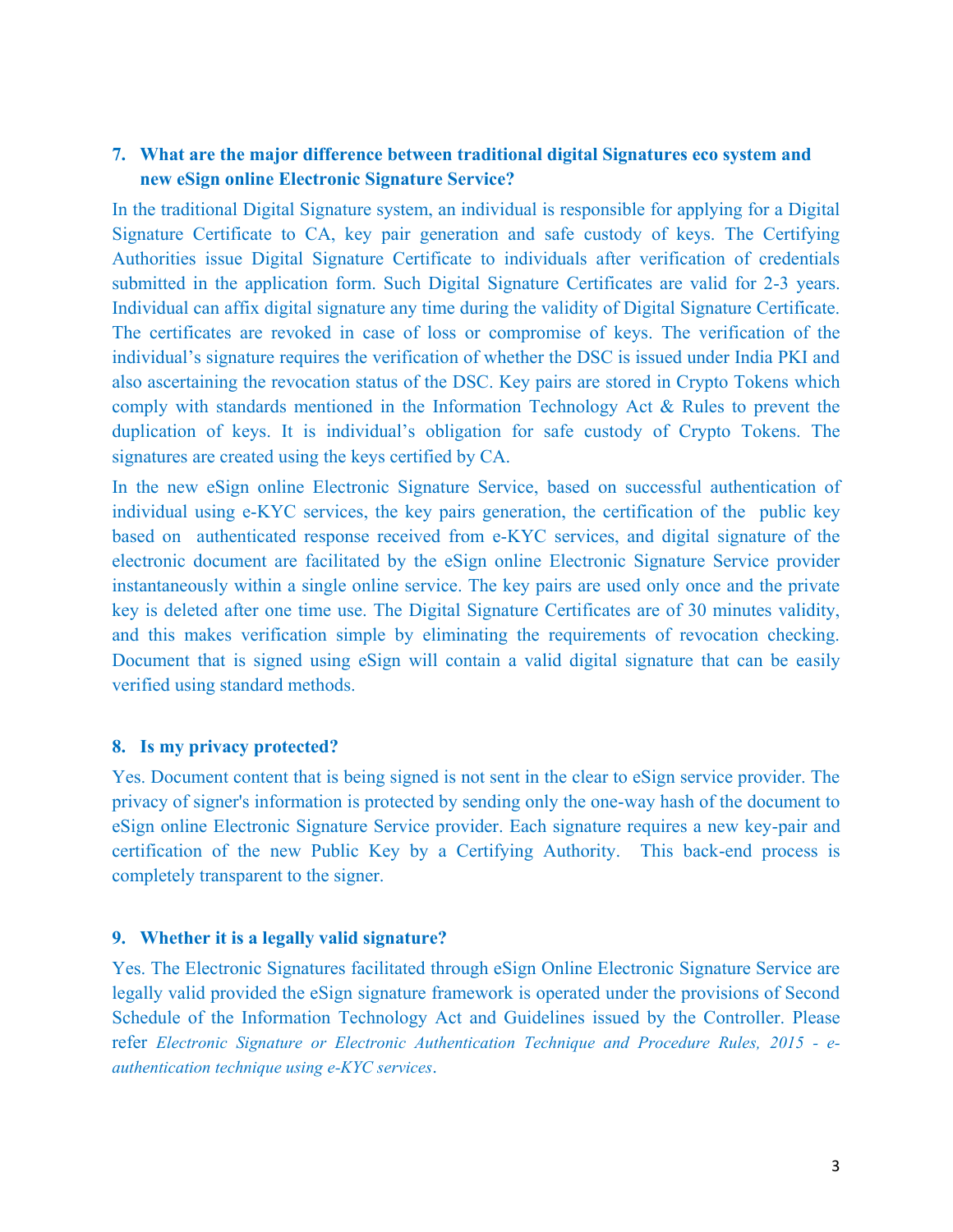#### **10. Who can provide eSign- Online Electronic Signature Service?**

eSign Online Electronic Signature Service is offered by CAs.

#### **11. Who can integrate eSign- Online Electronic Signature Service in their application?**

The agency who intent to integrate eSign service should either be:

- A Central/ State Government Ministry / Department or an undertaking owned and managed by Central / State Government, or
- An Authority constituted under the Central / State Act, or
- A Not-for-profit company / Special Purpose organization of national importance, or
- $\triangleleft$  A bank / financial institution / telecom company, or
- $\triangle$  A legal entity registered in India

Such entities are referred to as "Application Service Providers" (ASP).

## **12. What are the requirements for integrating eSign- Online Electronic Signature Service in an application?**

 The ASP can apply to eSign Service Provider for integrating eSign- Online Electronic Signature Service in their application as mentioned in the On-Boarding Guidelines. The eSign-Online Electronic Signature Service provider allows access to ASPs after fulfilling the criteria mentioned in the On-Boarding Guidelines.

# **13. What are the requirements for using eSign- Online Electronic Signature Service for application users?**

The user should have e-KYC identification Number. For OTP based authentication, the mobile number should be registered with ESP Database.

## **14. Where does someone get assistance for integration of their application with eSign-Online Electronic Signature Service?**

The communication between Application Service Provider and eSign- Online Electronic Signature Service is operated in accordance with eSign API Specifications.

# **15. How does an application provider avail services of more than one eSign Online Service provider?**

eSign APIs are designed to interact with one or more eSign Online Electronic Signature Service providers. If application provider desires to interact with only one ESP, it should use the name of the eSign Online Service provider and communication link as mentioned in the eSign API specifications. In the case of multiple eSign Online Service providers, the ASP can manage the service by local integration.

## **16. Is there any additional authentication required in the case of e-KYC OTP option?**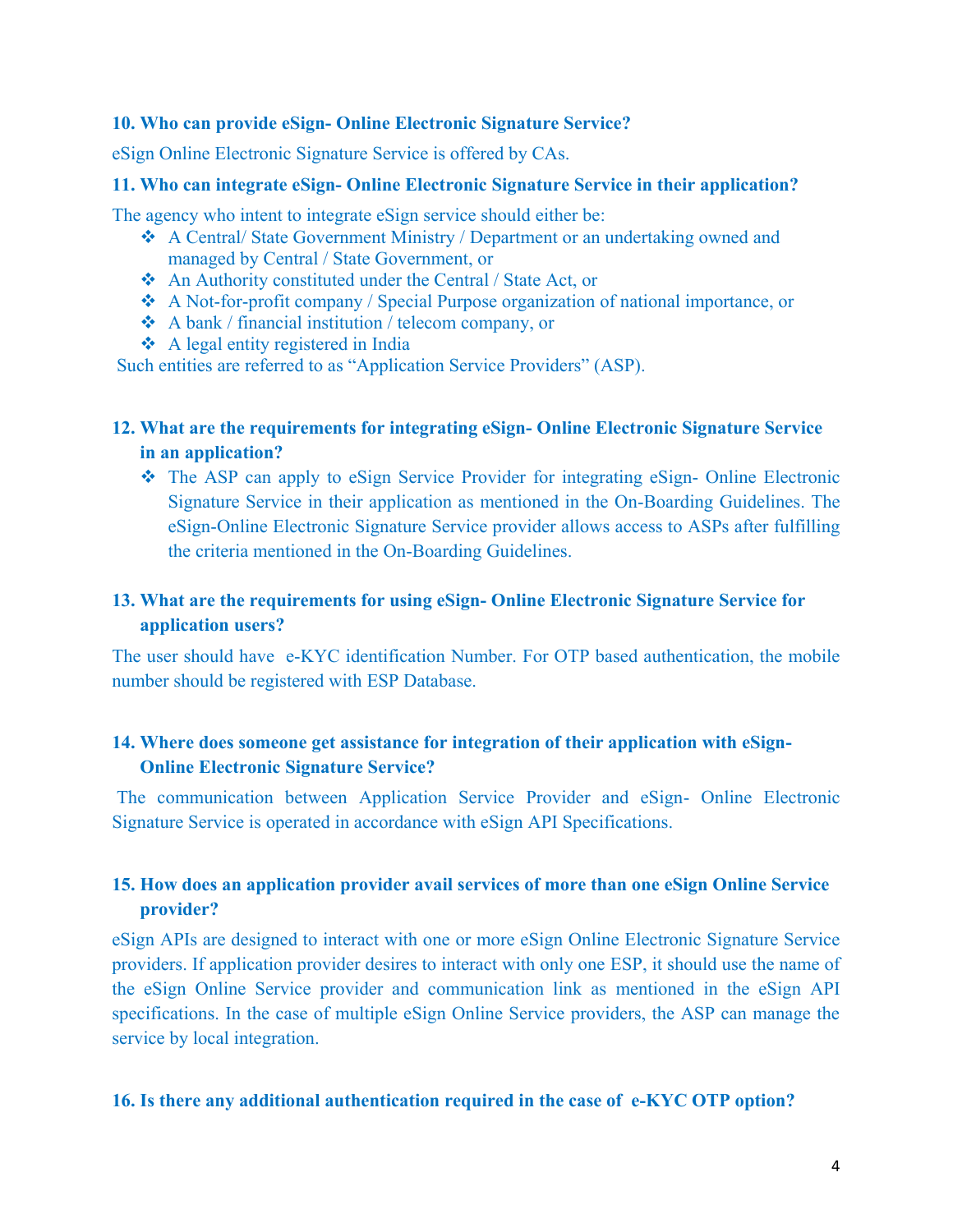Yes, the following are the options

 **ASP level logon/Password authentication**: Though e-KYC OTP option is relevant to environments where the risks and consequences of data compromise are low and they are not considered to be of major significance. An application level authentication is recommended for eSign Online Electronic Signature Service.

# **17. How can one ensure that the authentication to application and to eSign Service is by the same person?**

In the application implementation, an individual is identified using a code or number instead of name. For example in the case of income TAX e-filing, the person is identified by a PAN number. It is a challenge for application to ensure that the individual who have logon using PAN id is the person who has signed the documents. Mapping (seeding) the individual's application specific ID with their e-KYC identification number in the ASP database is recommended to enable the authenticity of the signature.

#### **18. Can you provide a sample usage scenario for eSign online Electronic Signature Service?**

Individuals can use Digital Locker (http://digilocker.gov.in/) to store the electronic copy of their identities/Certificates/etc at a central location. The electronic documents placed in the repository of Digital Locker can be accessed or the link can be shared for verification requirements. These electronic documents can be electronically signed (self-attestation) using eSign Online Electronic Signature Service for integrity and authenticity.

#### **19. What are the different classes of certificates in the eSign Electronic Signature Service?**

Based on the verification of identity of individuals and storage of key pairs, three classes of certificates are issued in the traditional way of obtaining Digital Signatures Certificates from a Certifying Authorities. In the case of eSign Online Electronic Signature Service, the Digital Signature Certificates are issued in the following classes.

- **e-KYC – OTP**: class of certificates is issued to individuals use based on OTP authentication of subscriber through - e-KYC Service.
- **e-KYC -Biometric**  Biometric class of certificate is issued based on biometric authentication of subscriber through e-KYC service.

## **20. Whether Electronic Signatures can be applied to any electronic content of individual's choice?**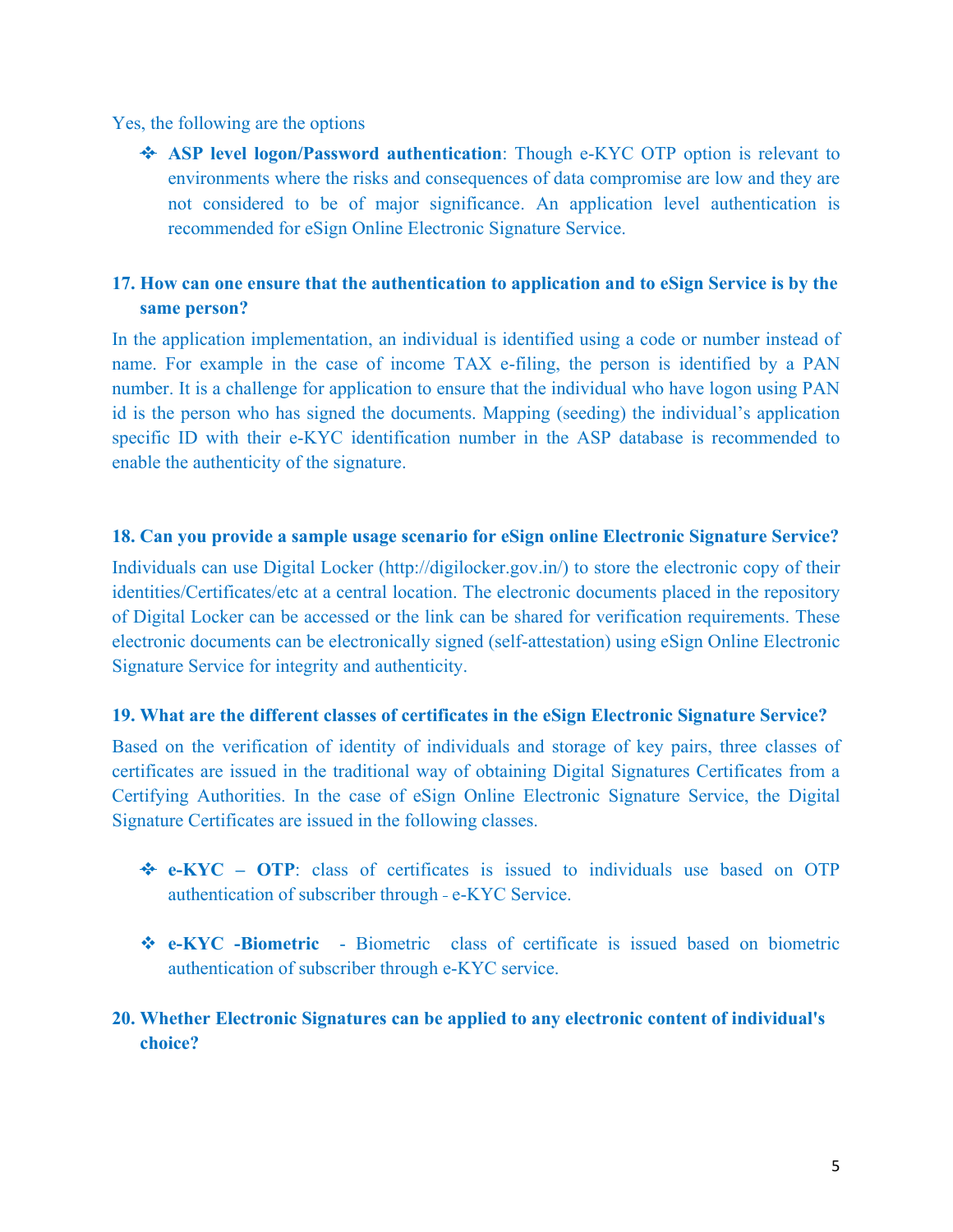An individual can obtain Digital Signature Certificate from the existing DSC issuance framework and can be used to digitally sign the electronic content of choice subject to the acceptability of such class of certificate by the relying parties and the validity of the DSCs.

eSign Online Electronic Signature Service are offered to individuals by Application Service providers. In the eSign Online Electronic Signature Service, the choice of type of electronic content on which electronic signatures can be applied are limited to option provided by ASPs.

## **21. How the trustworthiness of the eSign Online Electronic Signature Service is ensured?**

Upon the biometric or OTP authentication of the individual with the already verified information kept in the database of e-KYC provider, key pairs are generated and public key along with information received from e-KYC provider are submitted to CA for certification. Immediately after signature is generated with the private key of individual, the key pairs are deleted. The key pairs are generated on Secure Hardware Security Module to ensure security and privacy.

Audit log files are generated for all events relating to the security of the eSign-Online Electronic Signature Service. The security audit logs are automatically collected and digitally signed by ASPs. All security audit logs, both electronic and non-electronic, shall be retained and are audited periodically.

## **22. Who owns the eSign Electronic Signature Service and who are the beneficiaries?**

eSign Service Providers offer the eSign Online Electronic Signature Service. Application Service Providers and individuals availing service of ASP are the beneficiaries. eSign Online Electronic Signature Service enables ASP to create paperless environment and individual beneficiaries of ASP save cost and time by using this remote signature capability

## **23. Who are the providers of eSign Electronic Signature Service at present?**

At present following providers offer this service. In future, more providers may be added. Please check CCA website [\(http://esign.gov.in\)](http://cca.gov.in/) for updated information.

- 1. e-Mudhra CA
- 2. (n)Code Solutions CA
- 3. CDAC CA
- 4. NSDL eGov CA

## **24. How much does it cost to use eSign?**

Application service providers can do a price discovery and get the best offer from any of the providers. Depending on the volume and usage, pricing may vary. With large scale adoption and multi-provider ecosystem, market forces will automatically provide the best price for the